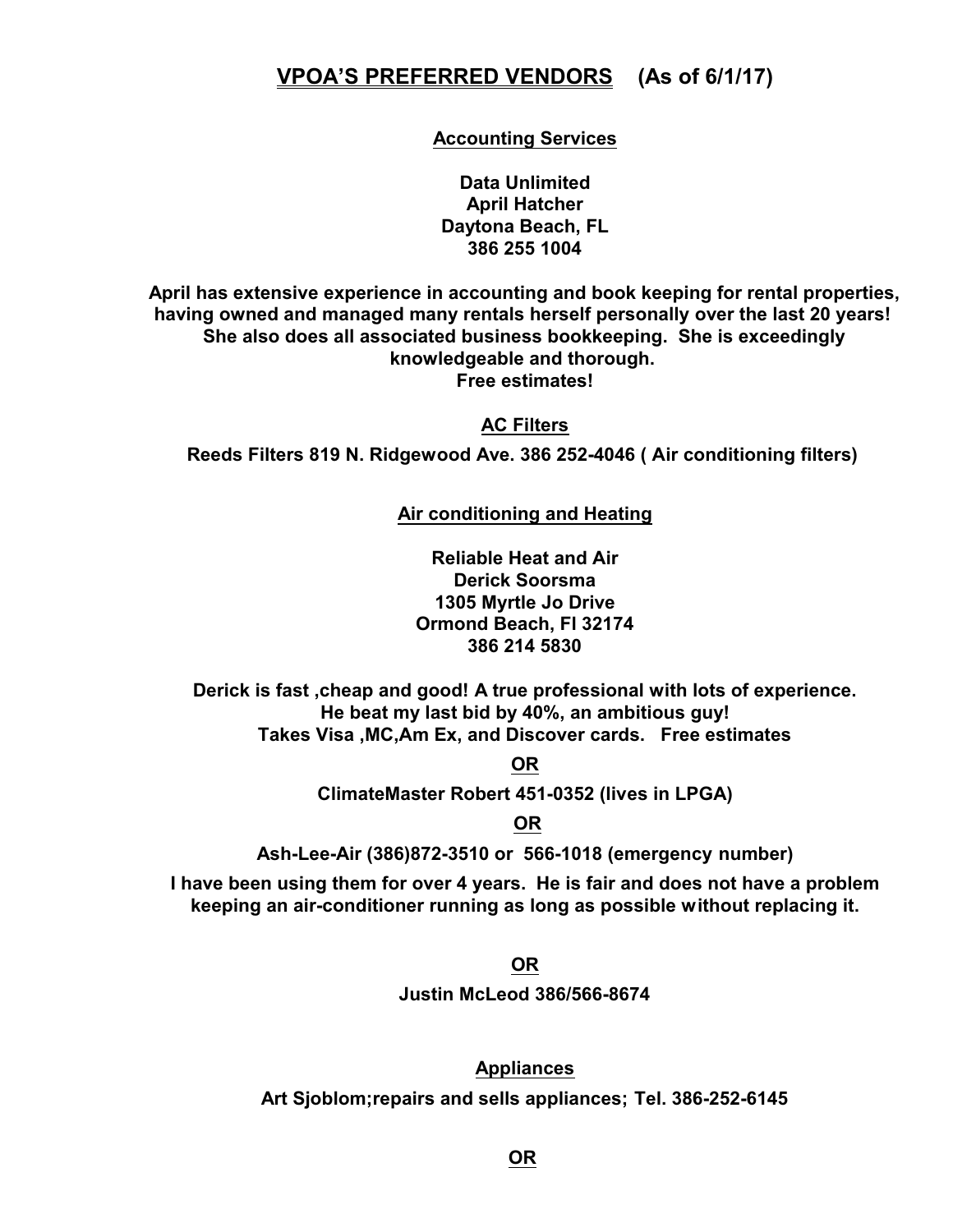**Peter Simon Appliance Repair Appliance repair \$35 service call 386/366-3457**

> **OR Bruno at BJ Appliance Service appliance repair 386/299-9645**

### **Attorney**

**Arthur Simpson, Attorney and Broker 240 S. Atlantic Avenue, Ormond Beach, FL 32176 Office: (386) 301-4483 Direct: (386) 290-7980 asimpson@floridapros.com**

**[www.floridapros.com](http://www.floridapros.com)**

**@The FloridaPros Eviction: \$375, including mediation and appearance before a Judge Corporate Rate \$150.00/Hour**

### **OR**

**D. Michael Clower, Attorney at Law 224 S. Beach Street, #204, Daytona Beach, FL 32114 (386) 239-0100 Hours: 9 AM - 5 PM Eviction: \$400, including mediation and appearance before a Judge**

### **Auction Services**

**Back Flow Preventors Certified Plumbing Services, Inc. Ron Harvley, Master Plumber (386) 252-1000 or Port Orange (386) 761-2727 www.plumbermen.com Be sure to tell him you are a VPOA Member for a 20% Discount. He will do back flow testing for \$45**

**Background Checks / Tenant Screening**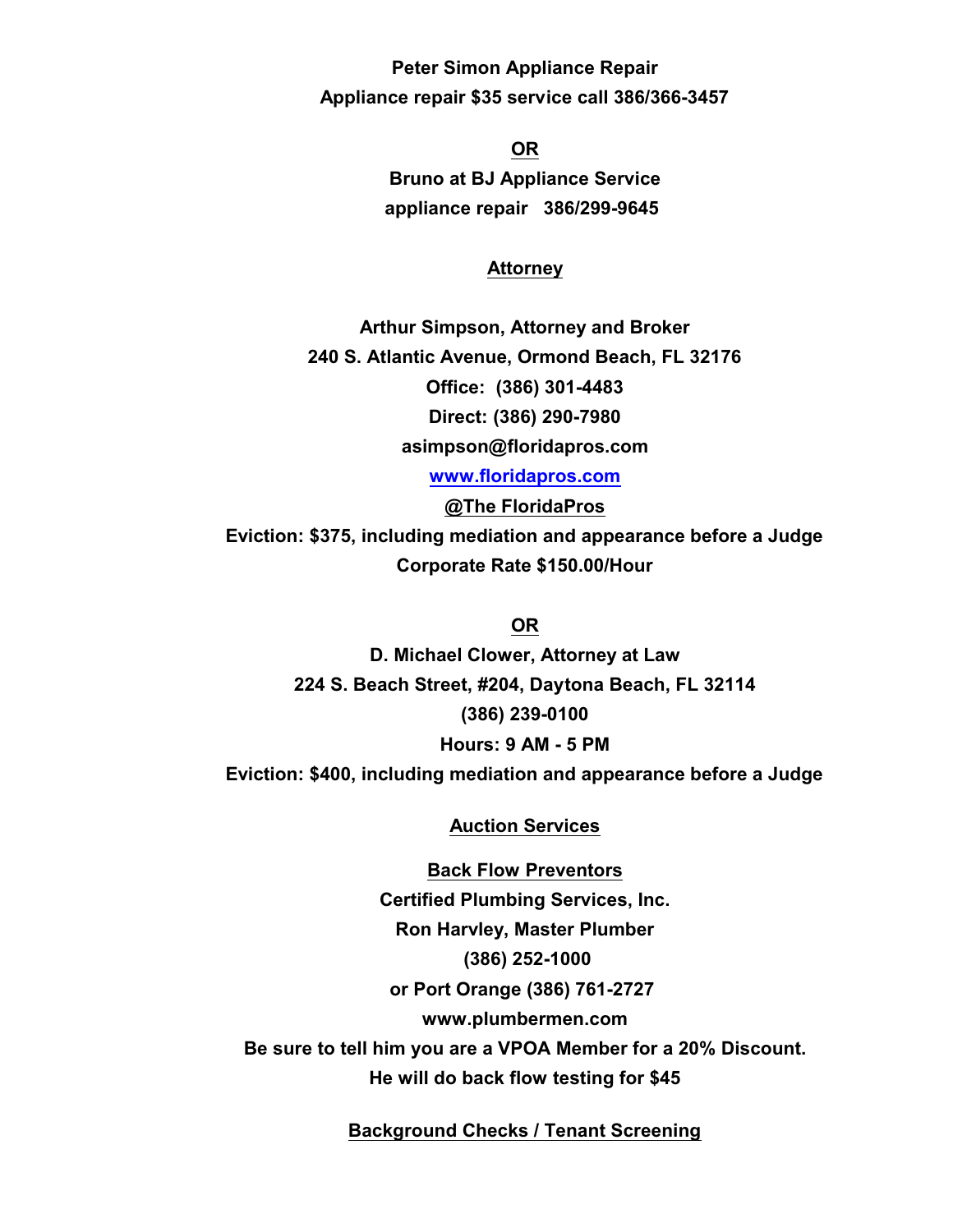# **Locators International, Inc. 386-756- 6100**

**www.bestpi.com**

**Locators International, Inc. is recommended by the VPOA for all your tenant screening and background check needs. They are very professional and are the top choice of area attorneys for the best in investigative services. They are also certified as Phase One background check providers in the Crime Free Multi Housing Program! Here is a schedule of their services:**

**For landlords they offer many different services, with the primary focus on tenant screening. Tenant screening is \$45 per person and includes the following:**

**Credit Report with score, Criminal History, Sexual Offender, Evictions, Liens, Bankruptcy, Utility Debt, Judgments, Collections, Address Trace**

**Of course, they may also do additional tasks like calling employers, interviewing past landlords, etc.**

**OR**

**Beenverified.com \$10 20 checks**

**Building Materials/supplies (Used)**

**Habitat Restore (building Supplies) 695 Mason Ave. Daytona Beach 386 225-2006**

 **OR ECO Building Materials 601 South Younge Street Ormond Beach (near Yancey's Music store south of Granada)**

**(386) 671-6942**

**Cabinetry Custom Kitchen Cabinets 386/689 3737**

# **OR**

### **LJ REMODELING LLC**

**(386) 383 0674 Ask for Louie**

**(see full ad under Remodeling)**

# **Carpets**

**Discount Carpet 1529 Ridgewood, Holly Hill 386 673-1965. Bruce gives me great deals on commercial grade quality carpets.** 

**Carpet Cleaning**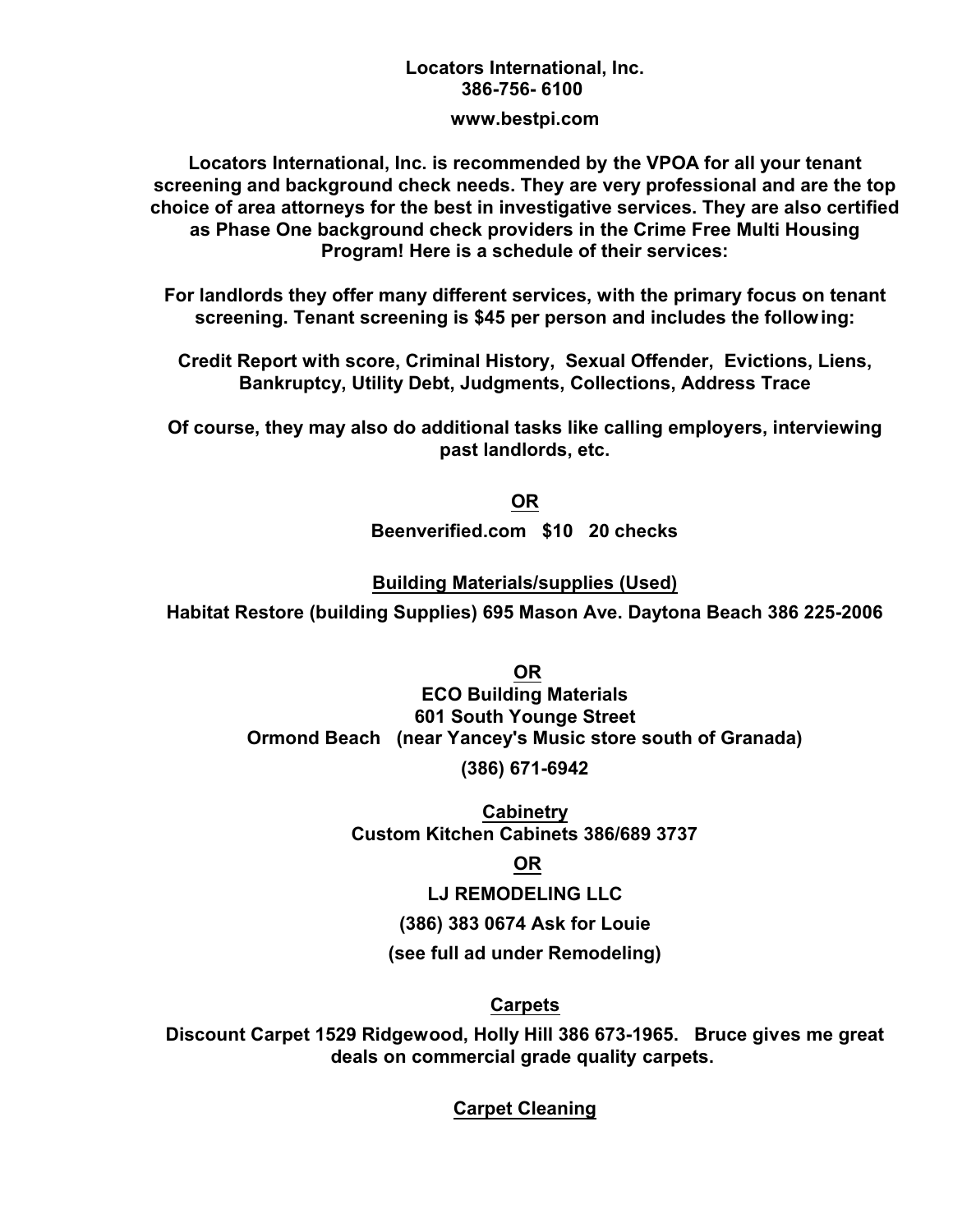**Carpet, tile, and upholstery cleaning. Steve Sweet, owner operator (386) 983 9750 [magicsteam@aol.com](mailto:magicsteam@aol.com)**

## **OR**

**Pro To Call (386) 453-7228 Carpet Cleaning, Emergency Water Removal, Upholstery cleaning**

**OR**

**Elite Steam Carpets** 

**2894 Forsyth Road, Winter Park, FL 32792, (407) 718-6478 http://elitesteamin@gmail.com/ Hours of Operation: M-F 8:00am-6:00pm, Saturday 9:00am-5:00pm. On Call 24/7** 

**Certified, Licensed and Insured**

**They work in Volusia, Seminole, Brevard, Osceola, Lake Counties**

**Carpentry**

**Ceramic Tile**

**Cleaning Apartment move-outs, residential cleaning and janitorial services Cathy(407) 314-3644**

**Collections**

**Concrete work**

**Buddha Remodeling & concrete, flatwork concrete,** 

**finish carpentry and every in between. No job too big or too small.**

**Joe Hontz @ 386/868-9704 or Brian Martin @ 386/679-4270. They pay attention to details and reasonably priced.**

**Contractors**

**Crandall Construction Jay Crandall Ormond Beach, FL 386 566 1917**

**Jay is an excellent GC with years of experience with rental properties, as he owns**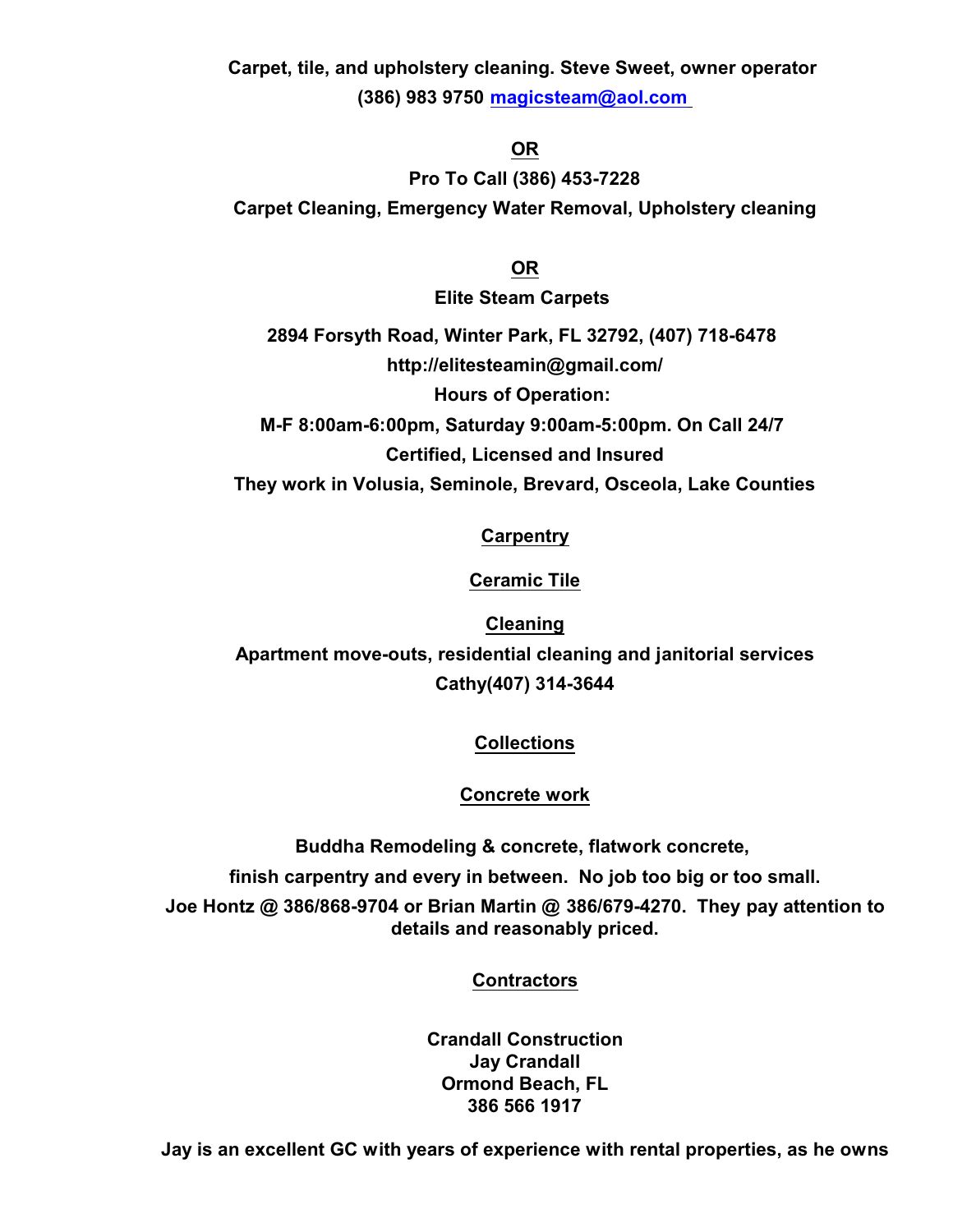**several rentals himself! He specializes in all types home repairs, remodeling, roofing and remedying code violations . Jay is very skilled and stands behind his work!**

#### **Doors**

**Smooth Coast LLC Sliding Glass Door Repair 386-441-3635 Website: thesmoothcoast.com**

**This company is veteran owned and operated, licensed, insured and workman's comp. compliant. I, and several of my friends that are Property Managers have used them on numerous occasions. They are professional and very knowledgeable of what needs to be done to make a sliding door glide like new again. They can also restore track that has deteriorated, change weather stripping that has failed and can build custom screen doors to fit. They also do custom powder coating and recently I had them powder coat parts of a light fixture to keep it from rusting. Brenda S. Frahm 386/299-1993**

#### **Drains**

**Drain Master (2) Call 386/788-7742 to get a recording giving you the cell phone number of Rick or Heath on duty that day. Most jobs under \$100. Serving East Volusia. OR Clog Busters Call George at (386) 756-7714**

### **Driveways**

### **Dry Wall**

**Ryan 386/299-8906** 

**Electrical Sanders Electrical Services Corp. P.O. Box 531 Daytona Beach, Fl 32115-0531 386-253-0607 office 386-253-0608 fax**

**Willie Sanders has done my electrical work for decades and is very professional, competent and reasonable. He will consistently beat others' bids and is supportive of our Association as well! Free estimates.**

> **OR Charlie Lee 386-334-0108 GREAT electrician**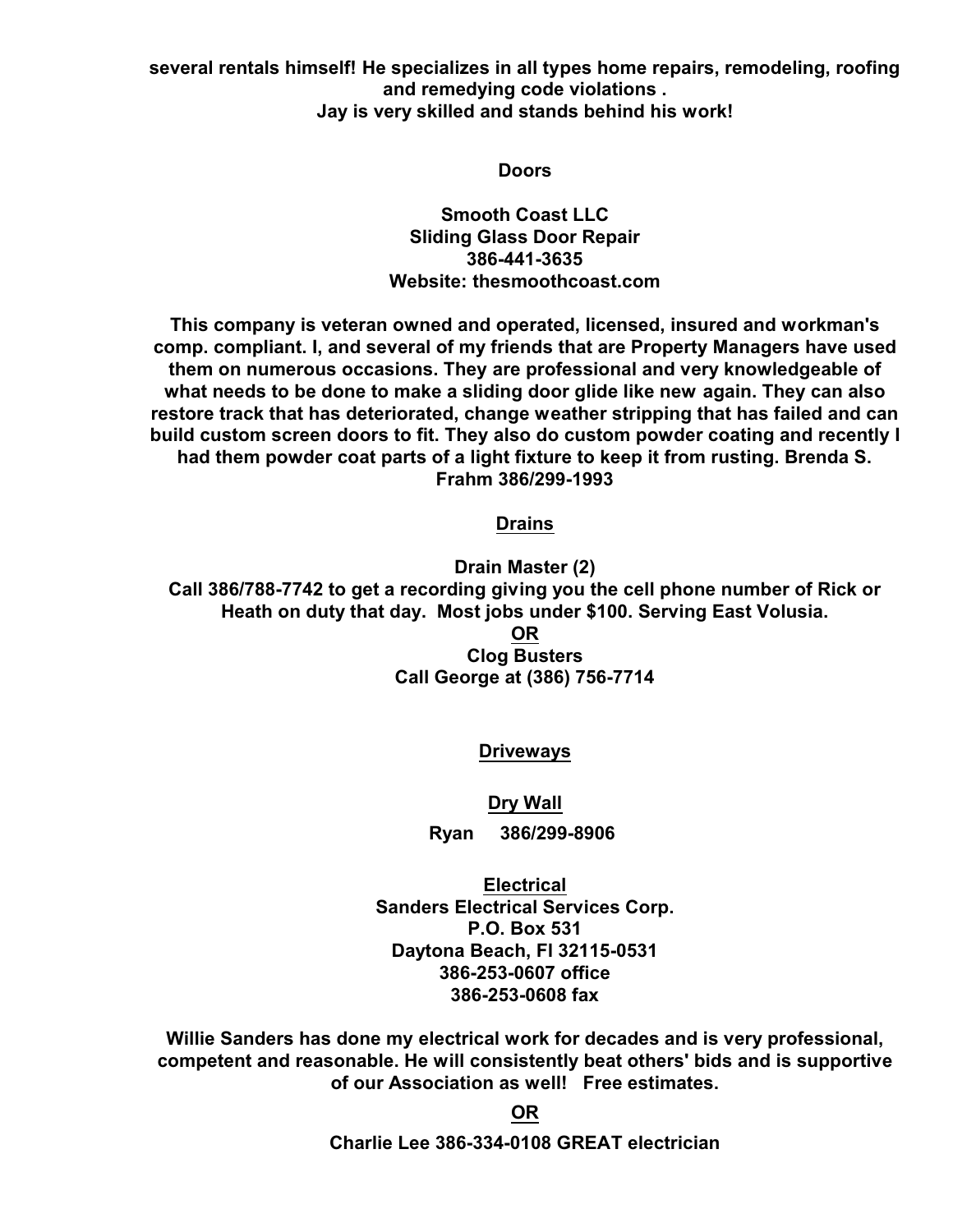**Jim's Electric 386-672-4433**

**Jim's Electric is always on time, reasonably priced and professional.**

> **Fasteners Fastenal 1440 N. Nova Road (386) 226-9937**

**OR B&B Fasteners 291 S. Yonge Street, Ormond Beach (386) 673-6299**

**Daytona Bolt and Nut**

**OR Fences A-1 Fencing (Rick) at Nova Road (386) 672-5056**

# **Flooring**

**LJ REMODELING LLC (386) 383 0674 Ask for Louie (see full ad under Remodeling)**

**Fire and water restoration Volusia Repairs and construction Mike 788-9185**

> **Garage Doors Magic Doors 700 N. Beach (386) 253-5396**

# **General Contractor**

**Crandall Construction Jay Crandall**



**OR**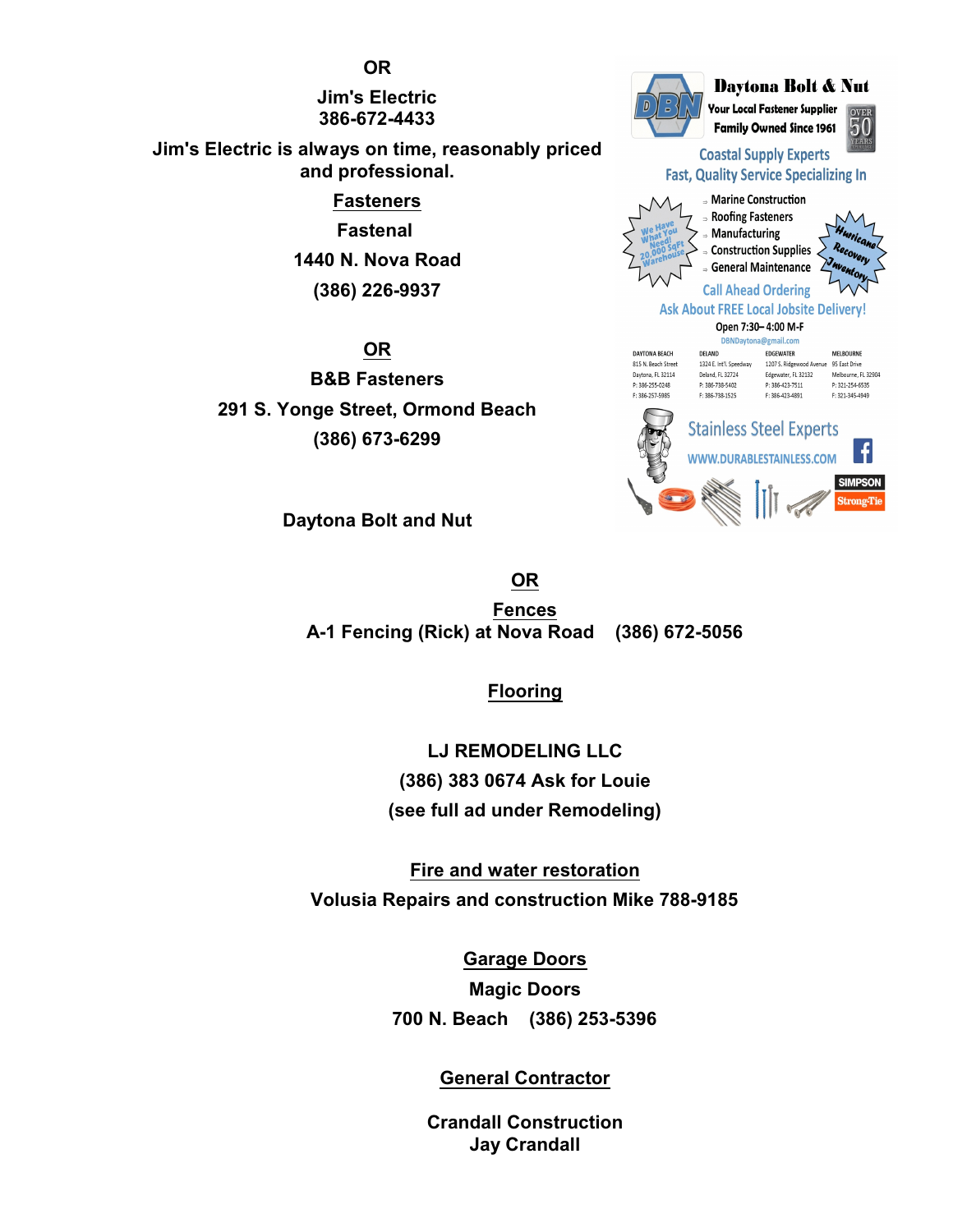### **Ormond Beach, FL 386 566 1917**

**Jay is an excellent GC with years of experience with rental properties, as he owns several rentals himself! He specializes in all types home repairs, remodeling, roofing and remedying code violations .**

**Jay is very skilled and stands behind his work!**

**Glass**

**Alpha Omega Glass 151 Carswell Avenue (386) 239-9521** 

**Gutters**

**Clayton (407) 415-7101. Reliable and reasonably priced**

# **Handyman**

**James Knehr 386-334-4466 And electrician**

**Glenn Wise 386-481-4974** 



| <b>Home Repairs</b> | <b>Pressure Washing</b>                                               |
|---------------------|-----------------------------------------------------------------------|
|                     | <b>Glenn T. Wise</b><br><b>General Handyman</b><br>"No Job Too Small" |
|                     | Cell: (386) 481-4974                                                  |
| <b>Painting</b>     | <b>Tree Trimming</b>                                                  |

**Bob's Fix-it 386-761-4055 [bobsfixit1@yahoo.com](mailto:bobsfixit1@yahoo.com)**

**I've used Bob's Fix-it 2 times in the last year and have been happy with their service.**

> **OR Mike Esposito 386/547-2604**

> > **OR**

**LJ REMODELING LLC (386) 383 0674 Ask for Louie (see full ad under Remodeling)**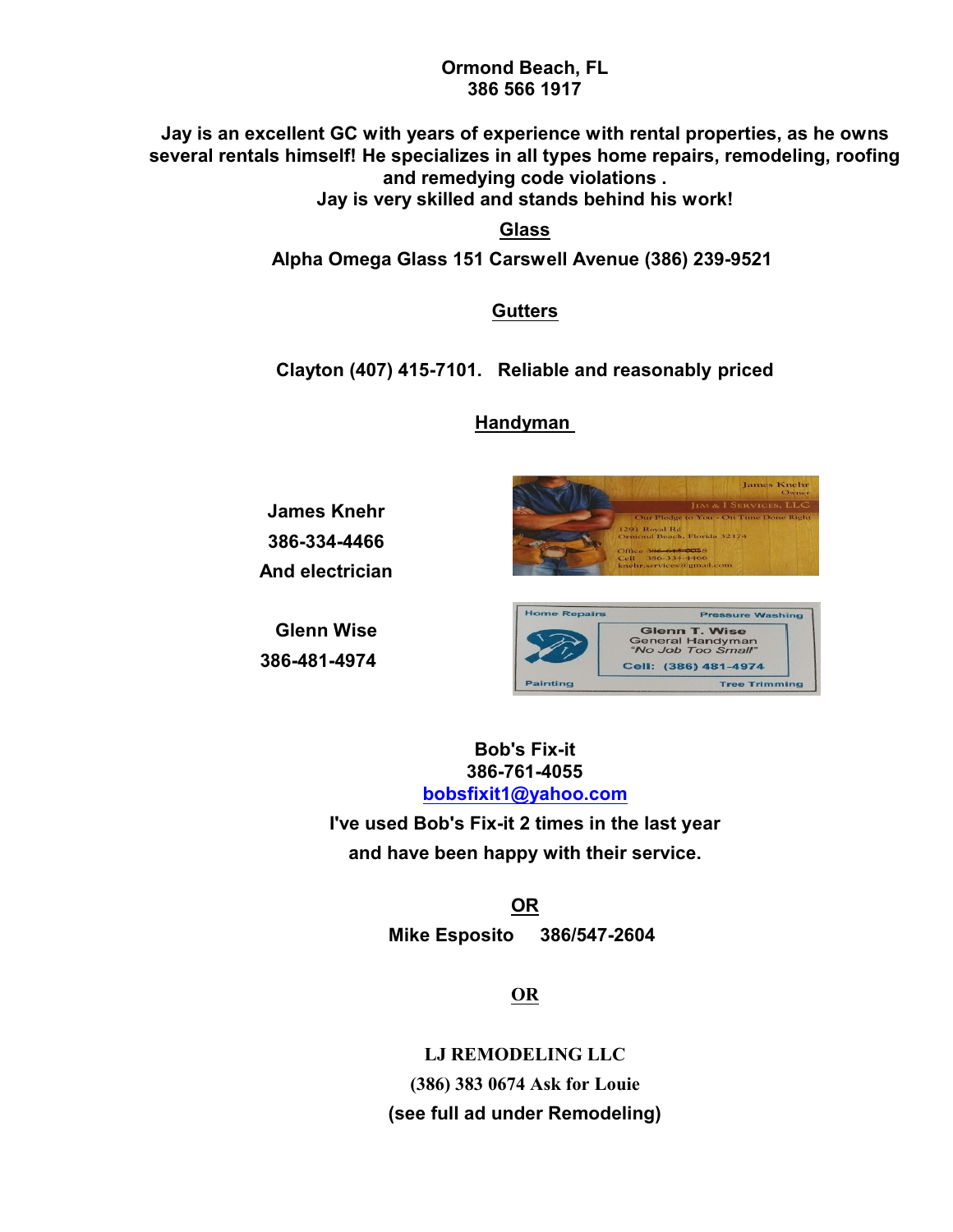## **Hauling**

### **Heating and Air conditioning**

**Reliable Heat and Air Derick Soorsma 1305 Myrtle Jo Drive Ormond Beach, Fl 32174 386 214 5830**

**Derick is fast ,cheap and good! A true professional with lots of experience. He beat my last bid by 40%, an ambitious guy! Takes Visa ,MC,Am Ex, and Discover cards. Free estimates**

### **Hurricane Shutters**

**Inspections – home inspections and wind mitigation**

**John Banks 386/566-0963** 

**OR**

**Tom Haring 386/295-4351**

**Insurance CCI insurance 386/756 8551**

**Lawns Blaine Randall (386) 299-0734 Excellent**

**OR**

**Mike Ogonowski (386) 451-1916**

**Reasonable and Reliable – have used him for a couple properties for a couple years and had him do some cleanups of a couple other properties.**

**Landscaping**

**B&N Home Services**

**General construction – roofs, repair or replace, landscaping, carpentry. Always competitive quote. 386/212-7210 or 386/672-2127**

**Locksmith**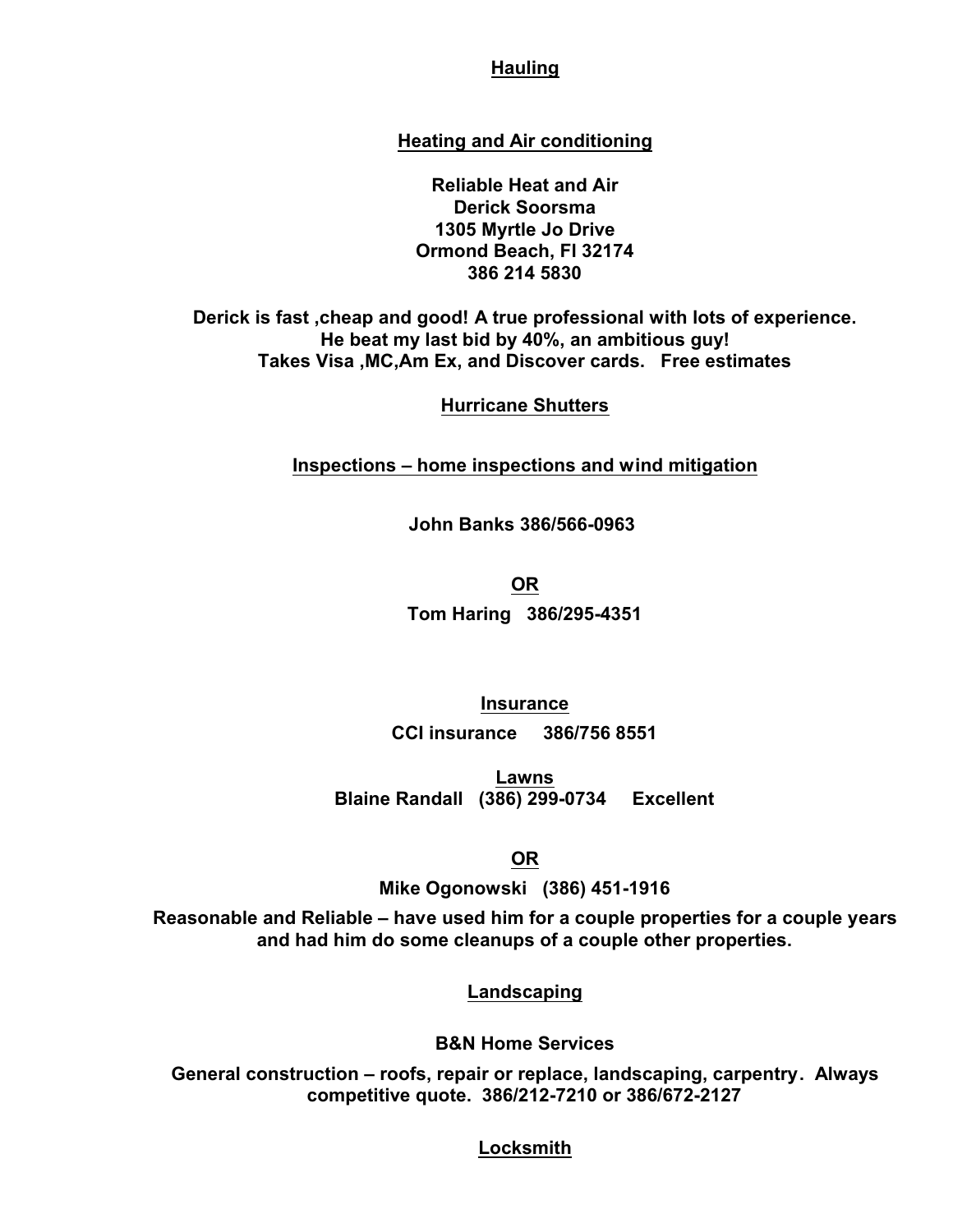**Kittles Locksmith 945 Ridgewood Ave. Holly Hill. 386 252-0145**

**Masonry**

**Painting Guy Del or Elizabeth. Great painter. Competitive prices (let it ring long enough) 386/383-5770**

**OR**

**LJ REMODELING LLC (386) 383 0674 Ask for Louie (see full ad under Remodeling)**

**Pavers**

**Pest Control and Fertilizer John Deere Landscapes 705 Samms Ave. And Division Avenue 386 756-9600**

**OR**

**Certified Pest Control 2763 S Ridgewood Ave South Daytona, FL 32119 386-672-8440**

**I've used Certified Pest Control for over 10 years**

**OR**

**Professional Pest Control Division Avenue and US1 (386) 677-3219**

**Plastering**

**Ruggiano Plastering Co 386-738-3711 or 386-956-4621 for true craftsmanship in repairing plaster walls - indoor and outdoor**

**OR**

**Fine Finish Leo Rosquete 341-5754**

**Plumbing Certified Plumbing Services, Inc. Ron Harvley, Master Plumber (386) 252-1000 or Port Orange (386) 761-2727**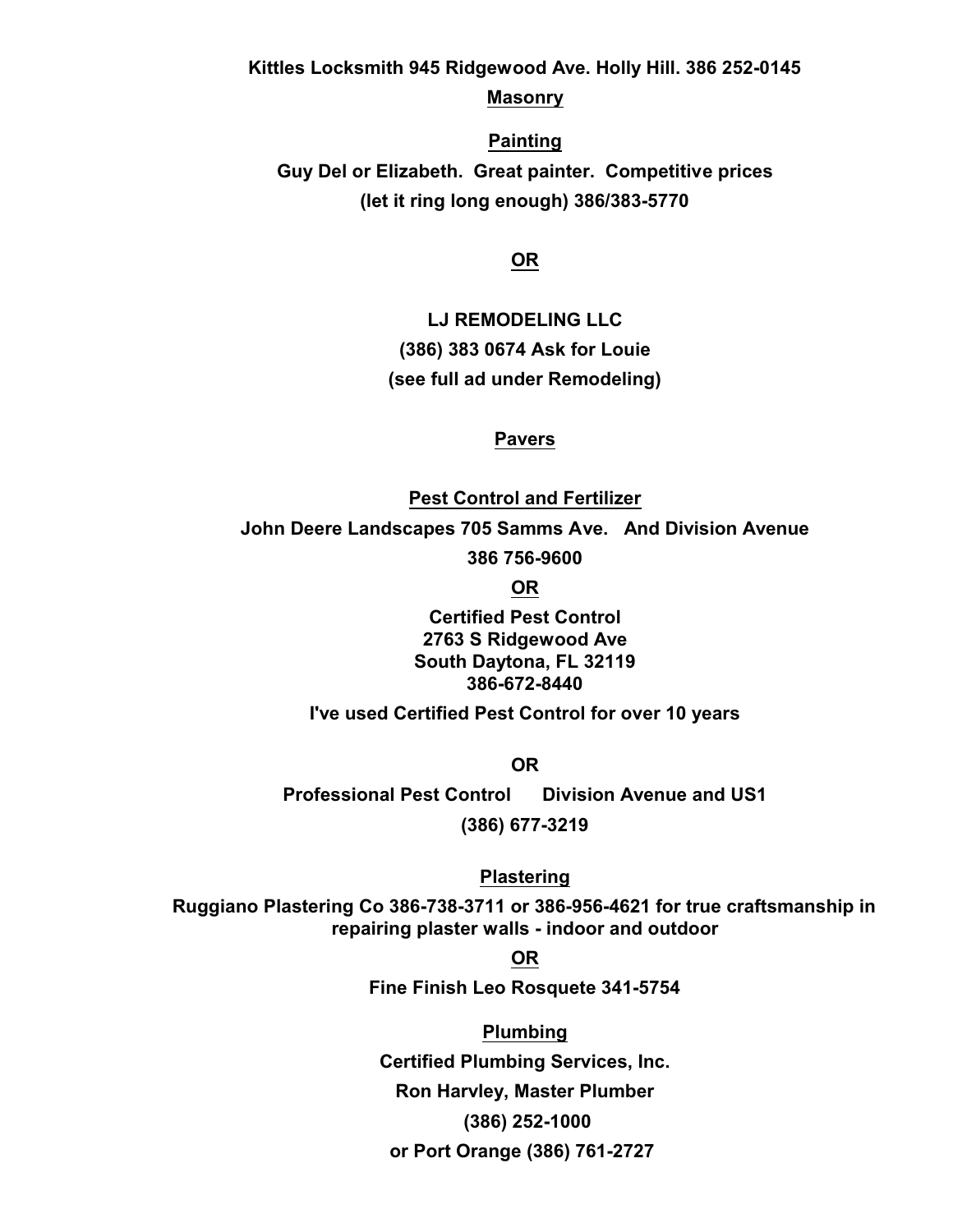**www.plumbermen.com Be sure to tell him you are a VPOA Member for a 20% Discount. He will do back flow testing for \$45**

# **OR**

**Scott from Clog Dog is excellent and very reasonable for plumbing. I use him on all my buildings. Phone 386 233 0137** 

# **OR**

**Andy Frattin Plumbing (386) 441-1005**

**Good plumber, reasonable, highly recommended:**

**Pool Services**

**Pressure Washing**

**Process Servers**

**AAA Process Serving, Inc. (407) 871-6506 Email: [aaapsinc@gmail.com](mailto:aaapsinc@gmail.com)**

**Our Services Are Efficient, Professional and Confidential We Are Licensed Process Servers We Handle All Aspects Of Process Serving Including Eviction Posting and Court Filing**

**Remodeling**

**Buddha Remodeling & amp; concrete, flatwork concrete, finish carpentry and every in between. No ob too big or too small.**

**Joe Hontz @ 386/868-9704 or Brian Martin @ 386/679-4270. They pay attention to details and reasonably priced.**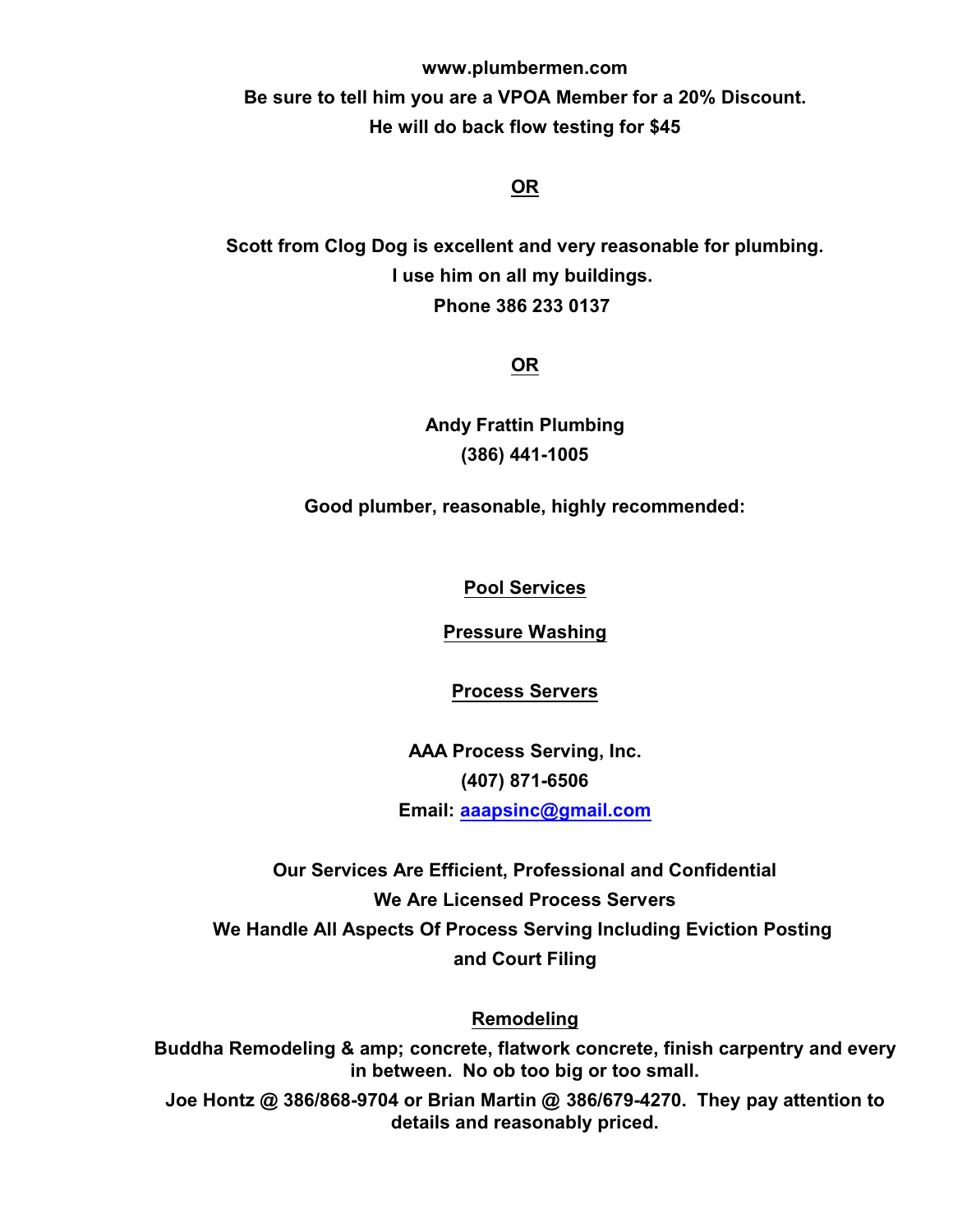**LJ REMODELING LLC (386) 383 0674 Ask for Louie email: ljremodelingllc@yahoo.com Everything your home needs... House repair & remodeling Handyman & maintenance Kitchen & bath installation and remodeling Dealer for "Masterbrand Cabinets" Floor installation & repair Painting interior/exterior FREE ESTIMATES! Check our reference on Angie's List**

> **Roofing B & N Services**

> > **OR**

**General construction – roofs, repair or replace, landscaping, carpentry. Always competitive quote. 386/212-7210 or 386/672-2127**

**Screening**

**Signage**

**Coleman Stamp Company 171 Madison Avenue Daytona Beach, Fl 32114 386-253-1206**

**Coleman stamp has done all the signage for our Association and is prompt and priced right. These custom signs are highly recommended to get your property rented fast! Most signs done in a day or two and can be totally custom in size , color or construction. Signs can be designed for short or long term use. See Bonnie for special discounts to VPOA members when ordering!**

> **OR East Coast (next to B&B Signs) 386/672-7018**

> > **Stucco**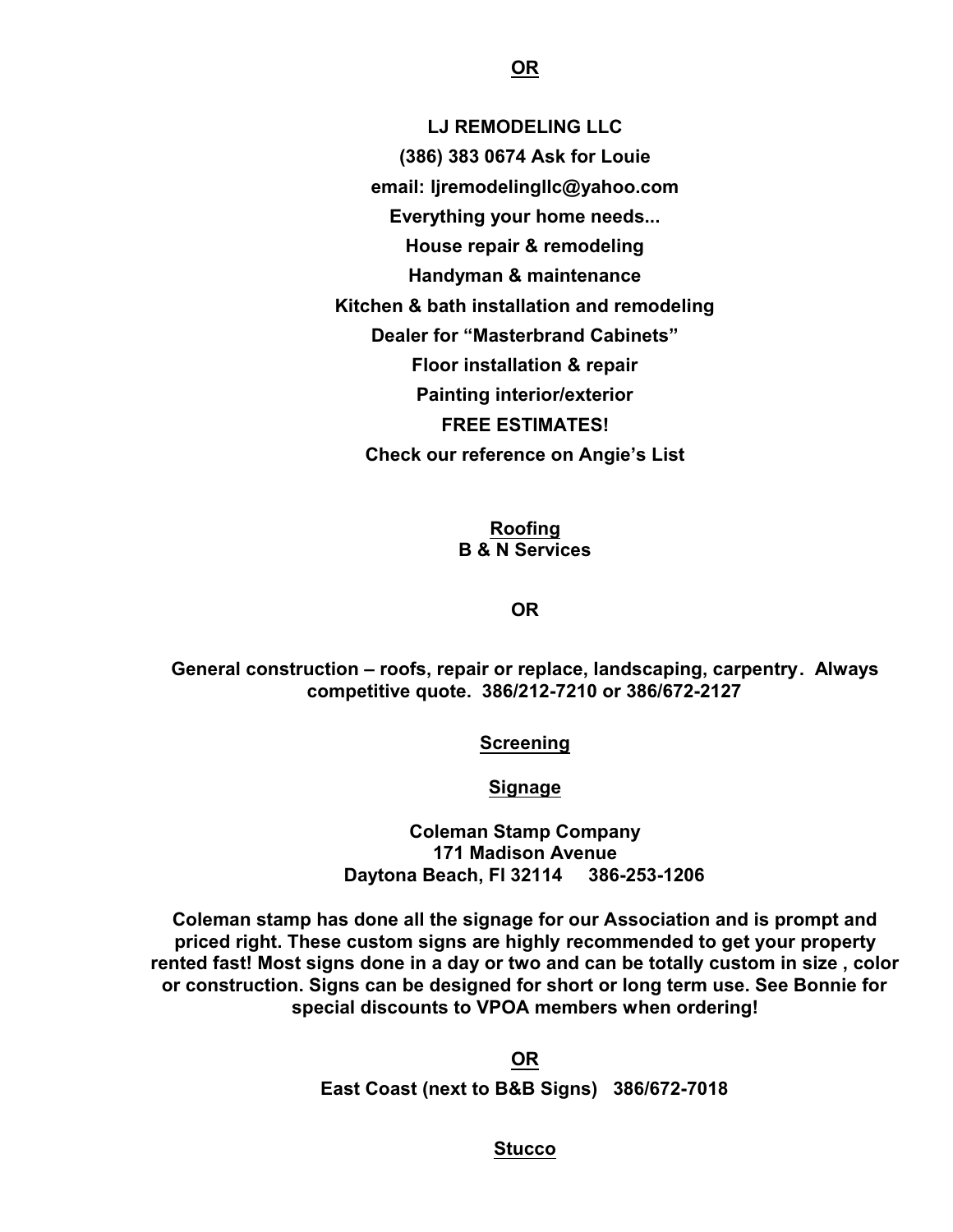#### **Dale Mayor tel: 407-760-1534 in Orange City**

#### **He covers all of Volusia County.**

#### **He's done 4 properties for us. Very reasonable.**

#### **Tile**

### **Bill's Tile William Morris Ormond Beach FL 386 453 7832**

**Bill is an expert with tile. He has done several jobs at 40% less than others. He likes to work! Has done the last 3 jobs for me {Kim} at \$1.00 a foot with excellent craftsmanship. Usually does most jobs in 2 days. He will also pick up materials for you and bring them to the work site in his heavy duty truck for free and you pay actual cost of materials. Free Estimates!**

**Title Insurance**

**Surfside Title 302 Dunlawton Ave., Port Orange 386 322-5800** 

#### **Tree Services**

**Branching Out Tree Removal – Eric (386) 562-3545 OR**

**Atlantic Tree Service (Cal Clay) 386/233-0550**

**OR**

**Thomas Ryan Treescapes LLC 960 Ramble Bush Drive, Port Orange, FL 32127 (386) 756-8551 Fax: (386) 756-2344 Bonded and Insured**

**Water Removal**

**Pro To Call (386) 453-7228 Carpet Cleaning, Emergency Water Removal, Upholstery cleaning**

**Welding**

**East Coast Ornamental Welding 386-672-4340 for outdoor handrails**